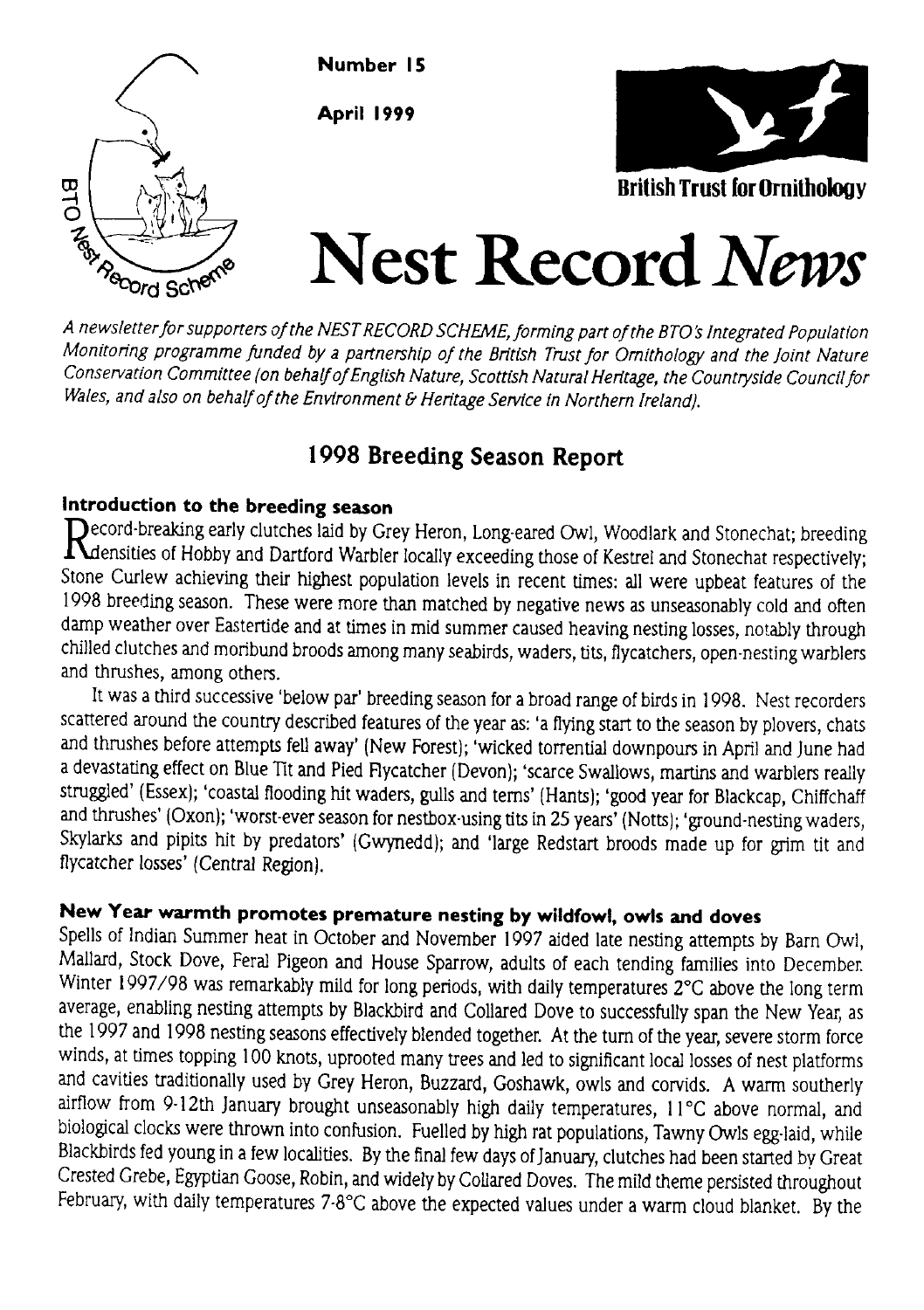month's end vegetation in many parts was a full month ahead of schedule, and l7 species were noted with eggs or young in active nests. Not unexpectedly, Mallard, Feral Pigeon, Woodpigeon and Crossbill were incubating clutches in early February. More unusual were cases of Grey Heron, Moorhen, Dipper and Raven egg-laying by mid month, and very early breeding attempts undertaken by Water Rail, Long-eared Owl and Mistle Thrush in the final week.

### Mixed March weather promotes further spring surprises

March roared in like a lion, with heaw rain and blizzards affecting Scotland, less severely southern parts. Conditions were not severe enough to halt the maiority of early breeding attempts, daily temperature values for the month overall averaging 2-3°C above the norm. As in March 1997 clement conditions aided egg-laying by a broad array of species, including Mute Swan, Cormorant and Tawny Owl, even Stonechat and Grey Wagtail by mid month, soon to be followed by Long.tailed Tit, Starling and Woodlark by the month's end. At this point, reports were received of healthy free-flying broods raised by Robin, Mistle Thrush and Blackbird. Showery weather compounded the winter legacy of flooded habitats, the result of persistent heavy rains in most regions, initially providing suitable coastal and inland marsh and lagoons, exploited by Water Rail, dabbling duck, Avocet, Redshank and Snipe, though water levels proved too deep in some washes and flashes. Initially, also, many tree-nesting Grey Heron, Rook, Carrion Crow, Magpie, diurnal raptors and doves were favoured by the scarcity of spring gales. As the month closed, pioneer Osprey, Little Ringed Plover, Wheatear and Garganey had returned to regular haunts and displayed nesting intent.

### Easter snow and hail hits breeding waders, tits and thrushes

Spring nesting by most resident birds and a few early summer visitors, including Swallow, Chiffchaff and Redstart, looked well set, but the coldest Easter in a decade brought many species back to earth with a bump. Hard frosts, hail and periodic torrential downpours, extending the length of the country led to heavy losses, notably among tits, with Blue, Great, Crested and the'brown'species a1l adversely affected. A poor match of key invertebrate food supplies and developing young tits led to many small broods, protracted fledging periods and emaciated young. Nestbox scheme operators from Crampian and Cumbria to Notts and Devon described, variously, for tits and Pied Flycatchers 'grim', 'disastrous', 'poor' and 'mediocre' seasons, some their least productive season in 25 years and more. Rivers in spate desftoyed many first nesting attempts by Mute Swan, Canada Goose, Coot, Moorhen and Grey Wagtail. Breeding grounds for some social and colonial nesting plovers, Black-tailed Godwits, gulls and tems were washed out, pairs relaying with modest success. Other essentially single brooded residents, including Chaffinch, Nuthatch and Great Spotted Woodpecker were hard hit. Summer visitors in general were slow to retum, many checked by poor weather in the Mediterranean Basin. A timely spell of summer-like weather from 8-20th May finally opened the floodgates for many leaf and scrub warblers, Nightingale, flycatchers, Nightiar, Hobby, among others, to return to breeding haunts and commence nesting.

### Cool dismal summer checks nesting migrants and residents dike

Just as the cold damp months of May in 1996, then June in 1997, had proved the rogue months, destroying so many nesting attempts, so it was April in 1998. However, in 1998 the uncomfortable season was compounded by dull, often cool, unsettled weather that was a feature of June and July, even spilling over into August, as thunderstorms became a growing problem. Among summer visitors, nest recorders found many short distarce travellers, notably Blackcap and Chiffchaff returning in high numbers and enjoying a productive season, in marked contrast to many longer distance trans-Saharan species, especially Sedge Warbler, Whitethroat, Swallow and Sand Martin. As in the previous year, many resident seed-eaters, including Greenfinch, Goldfinch, Linnet, Bullfinch and Reed Bunting, also endured a relatively poor and truncated season. The regular blend of showery midsummer weather and fluctuating temperatures promoted much luxuriant vegetation growth, favoured some soil invertebrates, but depressed a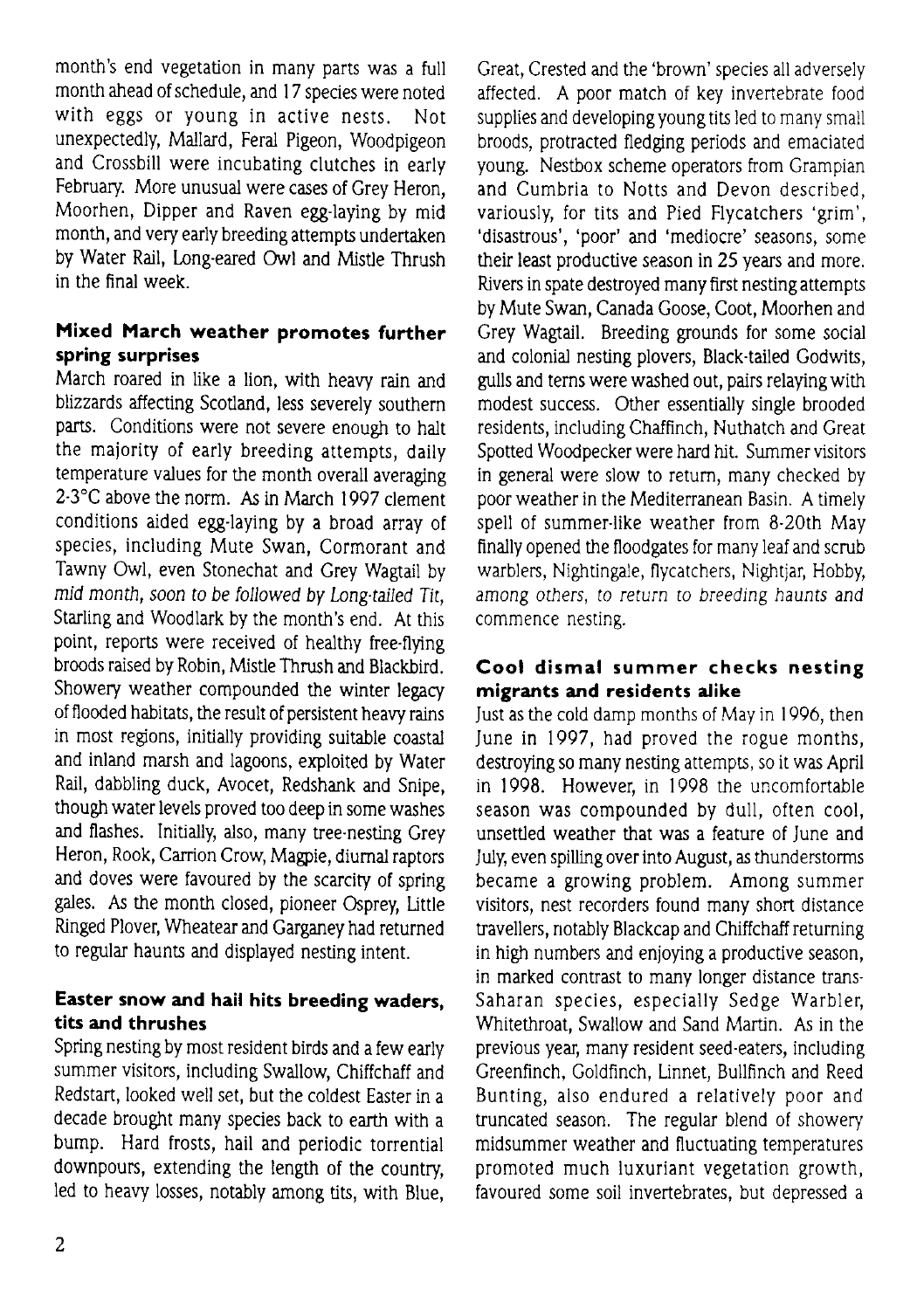broad range of aerial insects, often key foods for nesting birds. Buoyant populations of Blackbird, Wren and Robin thrived, raising several broods, while many corvids, chats, Woodlark, Starling and hirundines eventually raised second sets of young, even if these tended to be small in size. Unlike the previous two years, spells of clement Indian Summer weather were sadly lacking. Some species gained from mild changeable conditions in September, especially Blackbird, Song Thrush and Dunnock, but late nest attempts generally were few, though pairs of Stock Dove, Bam Owl and Feral Pigeon persisted, still tending families into November.

# Evolution of the modified format Nest Record Gard

#### Why the need to change?

Funding cuts made to the Nest Record Scheme in April I 998 forced us to think of developing ways in which we could make the Scheme run more efficiently. Correcting observer and data processing errors on Nest Record Cards can be a lengthy process, so we decided to modify the card design in an attempt to iron out areas where observers have most problems in correctly recording their data, and to make it more user-friendly for data processing.

We decided that another area where money could be saved would be to remove the necessity for optically mark reading the back of the cards. Although the introduction of optically mark read sections of the card was a good idea in 1990, the present reduction in manpower within the Nest Records Unit means that it would be more beneficial for the Habitat and Nest Site information to be input by extemal data processors at the same time as they process the information from the front of the cards. To enable this to happen, the Habitat coding system has been retained but the codes now need to be written out longhand as a series of letters and numbers (as has been done in the past on Colony Nest Record Cards).

#### Long-standing recorders assisted with design

We designed a protofype new card incorporating these changes and sent copies to 50 long-term contributors to the Nest Record Scheme. ln general, the response to proposed changes was very positive and we modifled the prototype to take into account observers' comments. Thank you to everyone involved for your extremely helpful advice.

Copies of the new blue-and-white card, together with revised copies of the Handbook, were sent out to all current Nest Recorders in March 1999. If you did not receive any new cards or a new Handbook and would like to contribute to the Scheme in 1999, please contact us in the Nest Records Unit. If you still have any of the old orangeand-white cards, please either throw them away or keep them for personal use.

#### Two new visit codes

To clarify the numbers of young successfully fledging the nest, we have devised a new status code: SY which means 'some young fledged; other live young still in nest'. This code may be used when only part of the brood fledge, leaving others still in the nest. If known, please make it clear how mary young leave and how many remain in the nest. We have also changed the meaning of the code SL slightly, and this should now only be used when the last young is seen leaving the nest or when the whole brood is seen leaving together. (These two new codes will eventually be added to the Coding Card when current stocks run out.)

#### Greater use of Nest Record Card data

We are sorry that we have had to modify the card again so soon after the major alterations made in 1990. However, we hope the changes won't prove too difficult to adjust to. Despite financial cuts, the Nest Record Card findings are being put to greater use than ever before, with the positive future wellbeing of the UK's nesting birds in mind. Never before has the completion of Nest Record Cards been so important, needed and highly applied. The BTO hopes that the collection of nest histories continues to provide a good measure of enioyment in 1999. If difficulties arise, please feel free to contact Caroline Dudley in the Nest Records Unit for clarification or extra materials (see page 8 for contact details).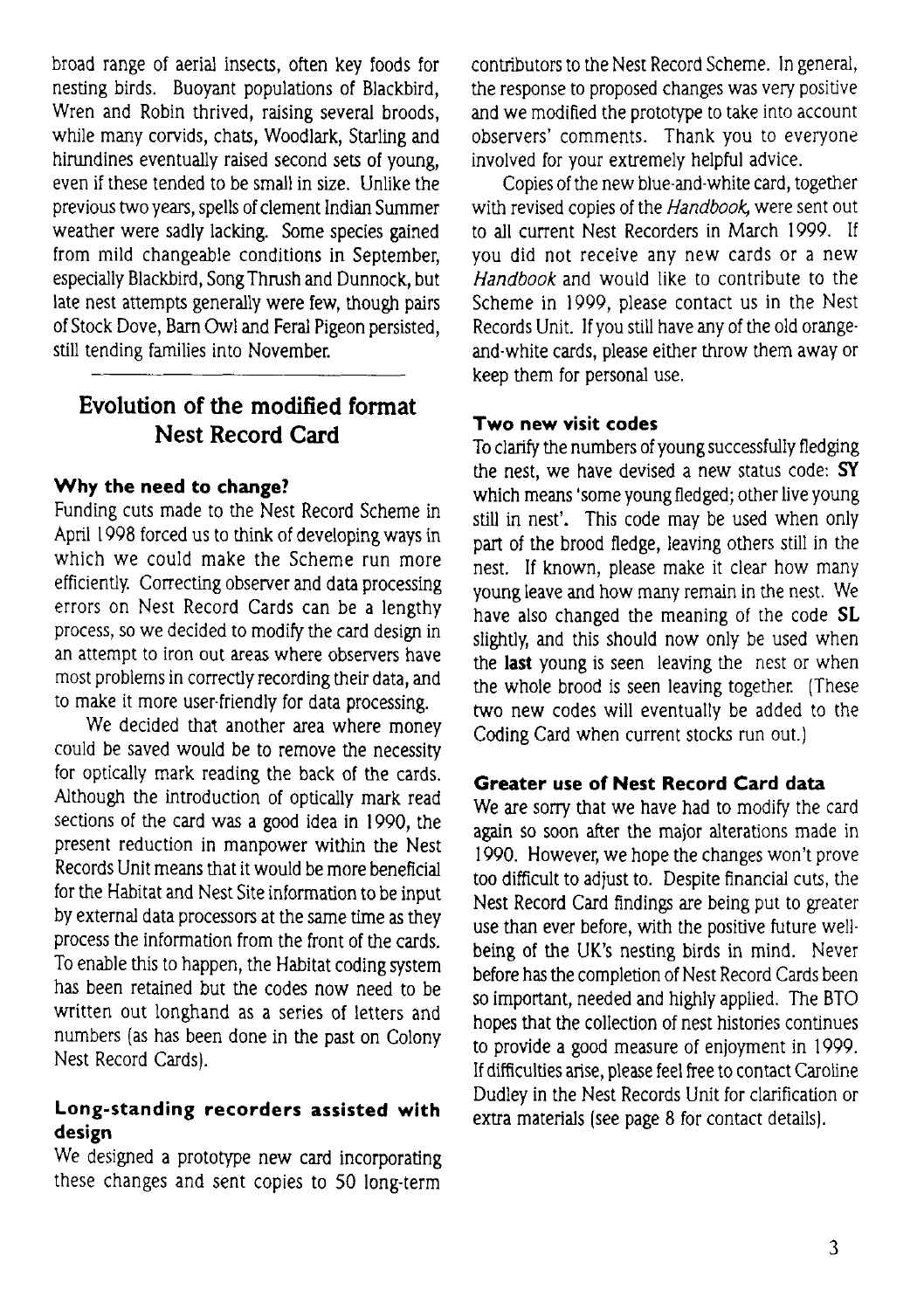# Totals For Nest Record Scheme From Pre-1997 To 1998

| <b>SPECIES</b>            | Pre-97 | 1997                     | 1998                    | <b>TOTAL</b>   |
|---------------------------|--------|--------------------------|-------------------------|----------------|
| <b>Red-throated Diver</b> | 2,169  | 65                       | 7                       | 2.241          |
| Black-throated Diver      | 194    | 3                        | 4                       |                |
| Little Grebe              |        |                          |                         | 201            |
| Pied-billed Grebe         | 2,069  | 89                       | 75                      | 2,233          |
| Great Crested Grebe       | 1      |                          |                         | -1             |
|                           | 3,156  | 132                      | 113                     | 3,401          |
| Red-necked Grebe          | 1      |                          |                         | 1              |
| Slavonian Grebe           | 181    |                          |                         | 181            |
| Black-necked Grebe        | 25     | 5                        |                         | 30             |
| Fulmar                    | 4,857  | 640                      | 216                     | 5,713          |
| Manx Shearwater           | 227    |                          | 61                      | 288            |
| Storm Petrel              | 50     | 20                       | 11                      | 81             |
| Leach's Petrel            | 7      |                          |                         |                |
| Gannet                    | 33     | $\overline{a}$           | l.                      | 33             |
| Cormorant                 | 1.612  | 84                       | 80                      | 1,776          |
| Shag                      | 7,700  | 817                      | 905                     | 9,422          |
| <b>Bittern</b>            | 22     | 5                        | 11                      | 38             |
| Little Bittern            | 1      |                          |                         | 1              |
| <b>Grey Heron</b>         | 4,997  | 333                      | 594                     | 5,924          |
| Night Heron               | 3      |                          |                         |                |
| Spoonbill                 | 1      |                          |                         | 3              |
| Mute Swan                 |        |                          |                         | 1              |
|                           | 5,028  | 206                      | 165                     | 5,399          |
| Whooper Swan              | 8      | ı                        | 1                       | 10             |
| Bar headed Goose          | 1      |                          | 1                       | 2              |
| Greylag Goose             | 590    | 17                       | 8                       | 615            |
| Snow Goose                | 2      |                          |                         | $\overline{2}$ |
| Canada Goose              | 2,982  | 235                      | 127                     | 3.344          |
| <b>Barnacle Goose</b>     | 17     | 5                        | 6                       | 28             |
| Egyptian Goose            | 49     | 8                        | 14                      | 71             |
| Shelduck                  | 287    | 8                        | 4                       | 299            |
| Mandarin                  | 360    | 15                       | 14                      | 389            |
| Wigeon                    | 164    | 2                        | 5                       | 171            |
| Gadwall                   | 105    | 16                       | 0                       | 130            |
| Teal                      | 220    |                          | $\overline{\mathbf{A}}$ | 224            |
| Mallard                   | 7,869  | 197                      | 204                     | 8,270          |
| Pintail                   | 23     |                          |                         | 23             |
| Garganey                  | 9      |                          |                         | 9              |
| Shoveler                  | 154    | 5                        | 3                       | 162            |
| Pochard                   | 126    | 0                        | 6                       |                |
| <b>Tufted Duck</b>        | 1,126  | 40                       |                         | 141            |
| Scaup                     |        |                          | 18                      | 1,184          |
| Eider                     | 1      |                          |                         | 1              |
| Common Scoter             | 3,533  | 1,013                    | 768                     | 5.314          |
|                           | 42     |                          | 1                       | 43             |
| Goldeneye                 | 187    | $\overline{\phantom{a}}$ | 14                      | 208            |
| Red-breasted Merganser    | 262    | 5                        | 3                       | 270            |
| Goosander                 | 265    | $\mathbf{1}$             | 2                       | 278            |
| Ruddy Duck                | 106    | 6                        | $\mathsf{Q}$            | 121            |
| Honey Buzzard             | 24     | $\cdot$                  | 1                       | 25             |
| Red Kite                  | 23     | 5                        | 5                       | 33             |
| Marsh Harrier             | 48     | J.                       | 6                       | 54             |
| Hen Harrier               | 1,412  | 37                       | 41                      | 1,490          |
| Pallid Harrier            | 1      | ×                        |                         | -1             |
| Montagu's Harrier         | 52     | $\mathbf{1}$             |                         | 53             |
| Goshawk                   | 488    | 86                       | 48                      | 622            |
| Sparrowhawk               | 4,901  | 108                      | 77                      | 5,086          |
| <b>Buzzard</b>            | 4,590  | 185                      | 196                     | 4,971          |
| Golden Eagle              | 453    | 13                       | 14                      |                |
| Osprey                    | 53     | 7                        |                         | 480            |
| Kestrel                   |        |                          | 1                       | 61             |
| Merlin                    | 6,356  | 213                      | 208                     | 6,777          |
|                           | 2,754  | 139                      | 114                     | 3,007          |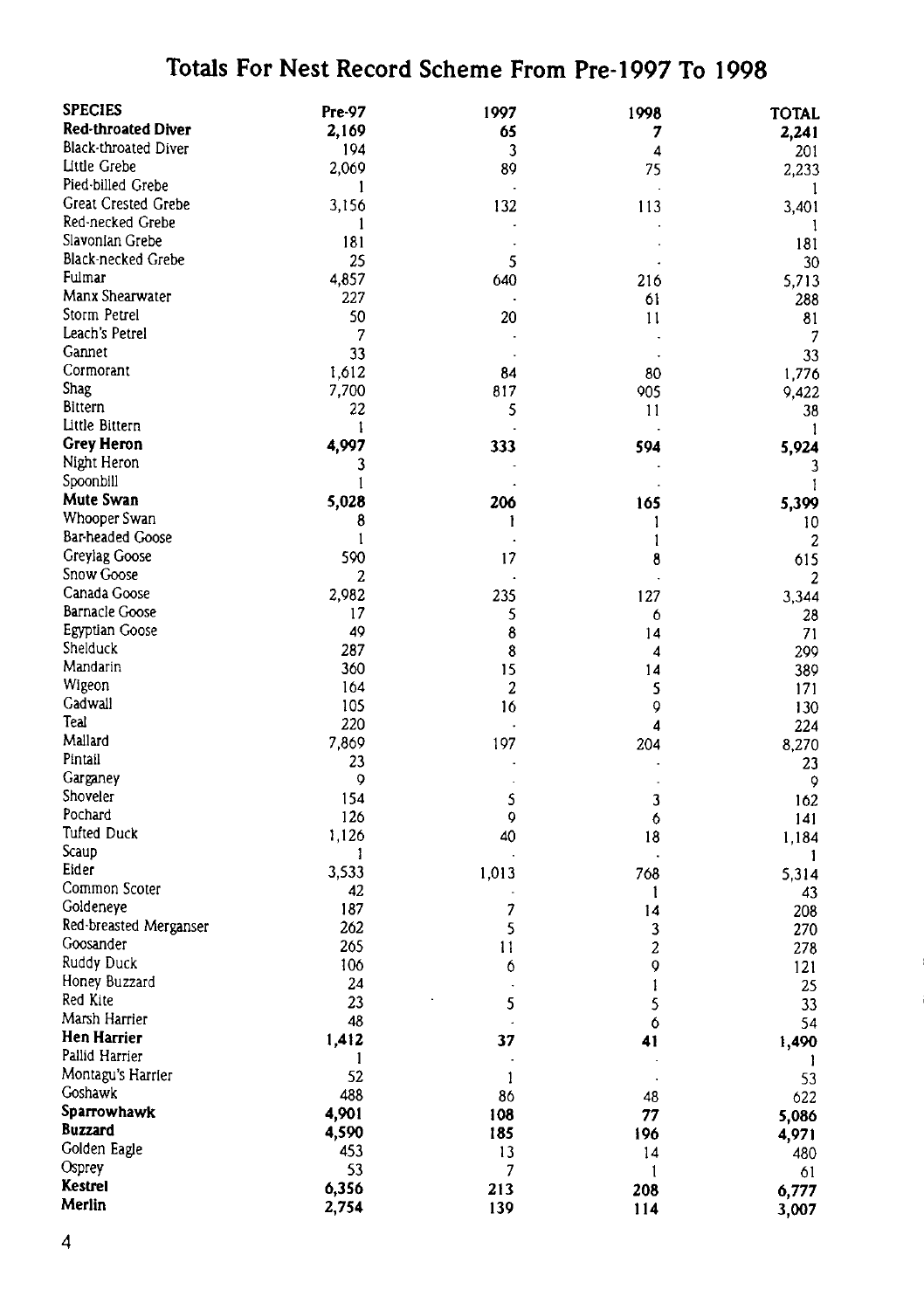| <b>SPECIES</b>           | Pre-97 | 1997                 | 1998                 | <b>TOTAL</b> |
|--------------------------|--------|----------------------|----------------------|--------------|
| Hobby                    | 569    | 29                   | 34                   | 632          |
| Peregrine                | 2,216  | 116                  | 95                   | 2,427        |
| Red Grouse               | 802    | 15                   | 13                   | 830          |
| Ptarmigan                | 130    | 1                    | ÷,                   | 131          |
| <b>Black Grouse</b>      | 62     | 9                    | 2                    | 73           |
| Capercaillie             | 79     | 1                    | k,                   | 80           |
| Red-legged Partridge     | 449    | 2                    | 5                    | 456          |
| Chukar                   | 1      |                      |                      | 1            |
| Grey Partridge           | 810    | 12                   | 12                   | 834          |
| Quail                    | 14     | $\Delta$             | ÷,                   | 14           |
| Pheasant                 | 2,037  | 28                   | 40                   | 2,105        |
| Golden Pheasant          | 6      |                      |                      | 6            |
| Lady Amherst's Pheasant  | 1      |                      |                      | $\mathbf{1}$ |
| Water Rail               | 81     |                      | 1                    | 82           |
| Corncrake                | 30     |                      |                      | 30           |
| Moorhen                  | 20,198 | 506                  | 525                  | 21,229       |
| Coot                     | 14,205 | 686                  | 542                  | 15,433       |
| Oystercatcher            | 13,272 | 615                  | 592                  | 14,479       |
| Black-winged Stilt       | 2      |                      |                      | 2            |
| Avocet                   | 541    | 3                    | 39                   | 583          |
| Stone Curlew             | 430    | $\ddot{\phantom{0}}$ |                      | 430          |
| Little Ringed Plover     | 1,772  | 83                   | 57                   | 1,912        |
| <b>Ringed Plover</b>     | 8,149  | 339                  | 268                  | 8,756        |
| Kentish Plover           | 19     |                      |                      | 19           |
| Dotterel                 | 251    |                      |                      | 251          |
| Golden Plover            | 818    | 23                   | 16                   | 857          |
| Lapwing                  | 21,549 | 1,277                | 1,200                | 24,026       |
| Temminck's Stint         | ı      |                      |                      | 1            |
| Purple Sandpiper         | 4      |                      |                      | 4            |
| Dunlin                   | 508    | 37                   | 5                    | 550          |
| Ruff                     | 4      |                      |                      | 4            |
| Snipe                    | 1,524  | 88                   | 78                   | 1,690        |
| Woodcock                 | 611    | 9                    | 6                    | 626          |
| Black-tailed Godwit      | 20     |                      | 10                   | 30           |
| Whimbrel                 | 60     |                      |                      | 60           |
| Curlew                   | 2,701  | 55                   | 114                  | 2,870        |
| Redshank                 | 2,269  | 148                  | 83                   | 2,500        |
| Greenshank               | 158    |                      |                      | 158          |
| Wood Sandpiper           | 2      |                      |                      | 2            |
| Common Sandpiper         | 1,386  | 44                   | 25                   | 1,455        |
| Red-necked Phalarope     | 139    | 28                   |                      | 167          |
| Arctic Skua              | 352    | 5                    | 4                    | 361          |
| Great Skua               | 397    |                      | 3                    | 400          |
| Little Gull              | 3      |                      |                      | 3            |
| Black-headed Gull        | 8,809  | 702                  | 44                   | 9,555        |
| Mediterranean Gull       | 6      |                      | 1                    | 7            |
| Common Gull              | 4,173  | 359                  | 433                  | 4,965        |
| Lesser Black-backed Gull | 1,240  | 27                   | 45                   | 1,312        |
| Herring Gull             | 5,557  | 177                  | 206                  | 5,940        |
| Great Black-backed Gull  | 2,165  | 216                  | 273                  | 2,654        |
| Kittiwake                | 9,429  | 1,145                | 1,009                | 11,583       |
| Lesser Crested Tern      | 5      | $\ddot{\phantom{0}}$ |                      | 5            |
| Sandwich Tern            | 1,813  | $\cdot$              | $\ddot{\phantom{a}}$ | 1,813        |
| Roseate Tern             | 723    | $\mathbf 3$          |                      | 726          |
| Common Tem               | 5,120  | 551                  | 224                  | 5,895        |
| Arctic Tern              | 6,232  |                      |                      |              |
| Little Tern              |        | 1,469                | 538                  | 8,239        |
|                          | 4,826  | 274                  | 249                  | 5,349        |
| Guillemot                | 1,104  | 6                    |                      | 1,110        |
| Razorbill                | 847    | 73                   | 98                   | 1,018        |
| Black Guillemot          | 1,308  | 95                   | 27                   | 1,430        |
| Puffin                   | 401    | 2                    | 75                   | 478          |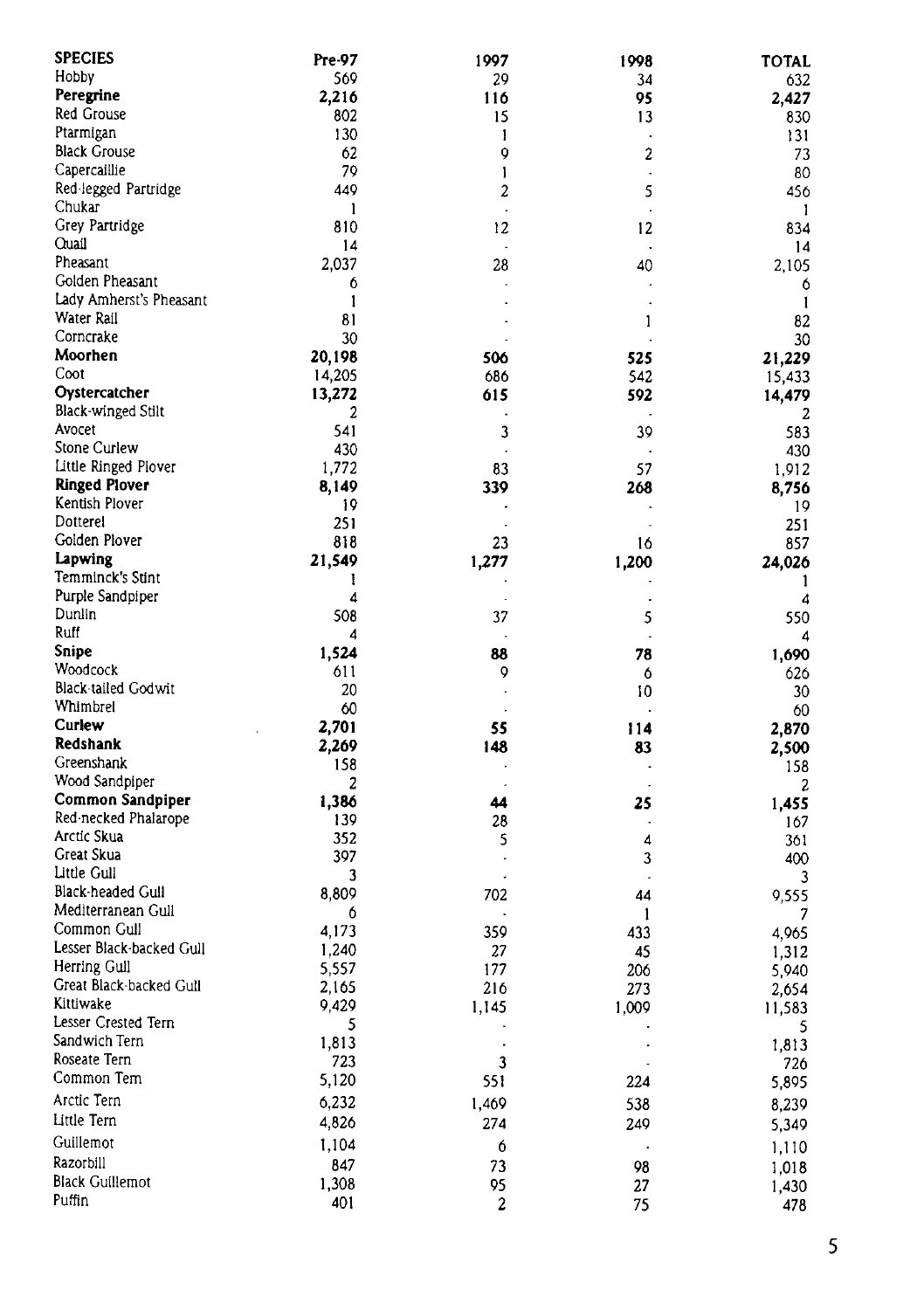| <b>SPECIES</b>                  | Pre-97  | 1997  | 1998    | <b>TOTAL</b> |
|---------------------------------|---------|-------|---------|--------------|
| Rock Dove                       | 424     | 54    | 3       | 481          |
| Feral Pigeon                    | 1,792   | 181   | 118     | 2,091        |
| Stock Dove                      | 6,790   | 457   | 382     | 7,629        |
| Woodpigeon                      | 23,328  | 991   | 508     | 24,827       |
| <b>Collared Dove</b>            | 3,983   | 182   | 178     | 4,343        |
| Turtle Dove                     | 1,893   | 29    | 24      | 1,946        |
| Ring necked Parakeet            | 20      | 26    | 2       | 48           |
| Cuckoo                          | 2,002   | 20    | 42      | 2.064        |
| Barn Owl                        | 3,719   | 496   | 324     | 4,539        |
| Snowy Owl                       | 2       |       |         | 2            |
| Little Owl                      | 1,647   | 78    | 101     | 1,826        |
| Tawny Owl                       | 7,787   | 395   | 395     | 8,577        |
| Long eared Owl                  | 681     | 19    | 11      | 711          |
| Short-eared Owl                 | 351     | 8     | 12      | 371          |
| Nightjar                        | 1,421   | 60    | 32      | 1,513        |
| Swift                           | 1,423   | 104   | 45      | 1,572        |
| Kingfisher                      | 591     | 19    | 9       | 619          |
| Hoopoe                          | 1       | ٠     | $\cdot$ | 1            |
| Wryneck                         | 23      |       |         | 23           |
| Green Woodpecker                | 328     | 20    | 15      | 363          |
| <b>Great Spotted Woodpecker</b> | 1,105   | 58    | 50      | 1,213        |
| Lesser Spotted Woodpecker       | 165     | 10    | 8       | 183          |
| Woodlark                        | 960     | 131   | 37      | 1,128        |
| <b>Skylark</b>                  | 6,731   | 139   | 415     | 7,285        |
| Sand Martin                     | 1,170   | 155   | 158     | 1,483        |
| Swallow                         | 47,233  | 1,738 | 1,420   | 50,391       |
| House Martin                    | 8,100   | 297   | 326     | 8,723        |
| <b>Tree Pipit</b>               | 1,568   | 29    | 40      | 1,637        |
| <b>Meadow Pipit</b>             | 8,820   | 140   | 176     | 9,136        |
| Rock Pipit                      | 726     | 19    | 20      | 765          |
| Yellow Wagtail                  | 982     | 5     | 2       | 989          |
| Grey Wagtail                    | 5,324   | 113   | 95      | 5,532        |
| Pied Wagtail                    | 8,704   | 241   | 259     | 9,204        |
| Dipper                          | 8,873   | 247   | 180     | 9,300        |
| Wren                            | 13,989  | 289   | 360     | 14,638       |
| Dunnock                         | 28,797  | 322   | 305     | 29,424       |
| Robin                           | 18,855  | 343   | 394     | 19,592       |
| Nightingale                     | 434     | 9     | Ħ       | 454          |
| Bluethroat                      | 1       |       |         | 1            |
| <b>Black Redstart</b>           | 142     | 3     | 5       | 150          |
| Redstart                        | 5,739   | 226   | 116     | 6,081        |
| Whinchat                        | 1,911   | 76    | 153     | 2,140        |
| Stonechat                       | 2,712   | 65    | 152     | 2,929        |
| Wheatear                        | 3,322   | 93    | 164     | 3,579        |
| Ring Ouzel                      | 1,478   | 35    | 71      | 1,584        |
| <b>Blackbird</b>                | 122,576 | 1,671 | 1,607   | 125,854      |
| Fieldfare                       | 7       |       |         | 7            |
| Song Thrush                     | 70,676  | 639   | 652     | 71,967       |
| Redwing                         | 111     | 2     |         | 113          |
| Mistle Thrush                   | 7,388   | 150   | 139     | 7,677        |
| Cetti's Warbler                 | 25      | 1     | 2       | 28           |
| Grasshopper Warbler             | 362     | 6     | 3       | 371          |
| Savi's Warbler                  | 2       |       |         | 2            |
| Sedge Warbier                   | 4,465   | 94    | 65      | 4,624        |
| Marsh Warbler                   | 167     | 1     |         | 168          |
| <b>Reed Warbler</b>             | 11,188  | 929   | 779     | 12,896       |
| Dartford Warbler                | 438     | 7     | 8       | 453          |
| Lesser Whitethroat              | 815     | 13    | 10      | 838          |
| Whitethroat                     | 5,638   | 137   | 62      | 5,837        |
| Garden Warbler                  | 1,818   | 76    | 47      | 1,941        |
| <b>Blackcap</b>                 | 3,080   | 122   | 97      | 3,299        |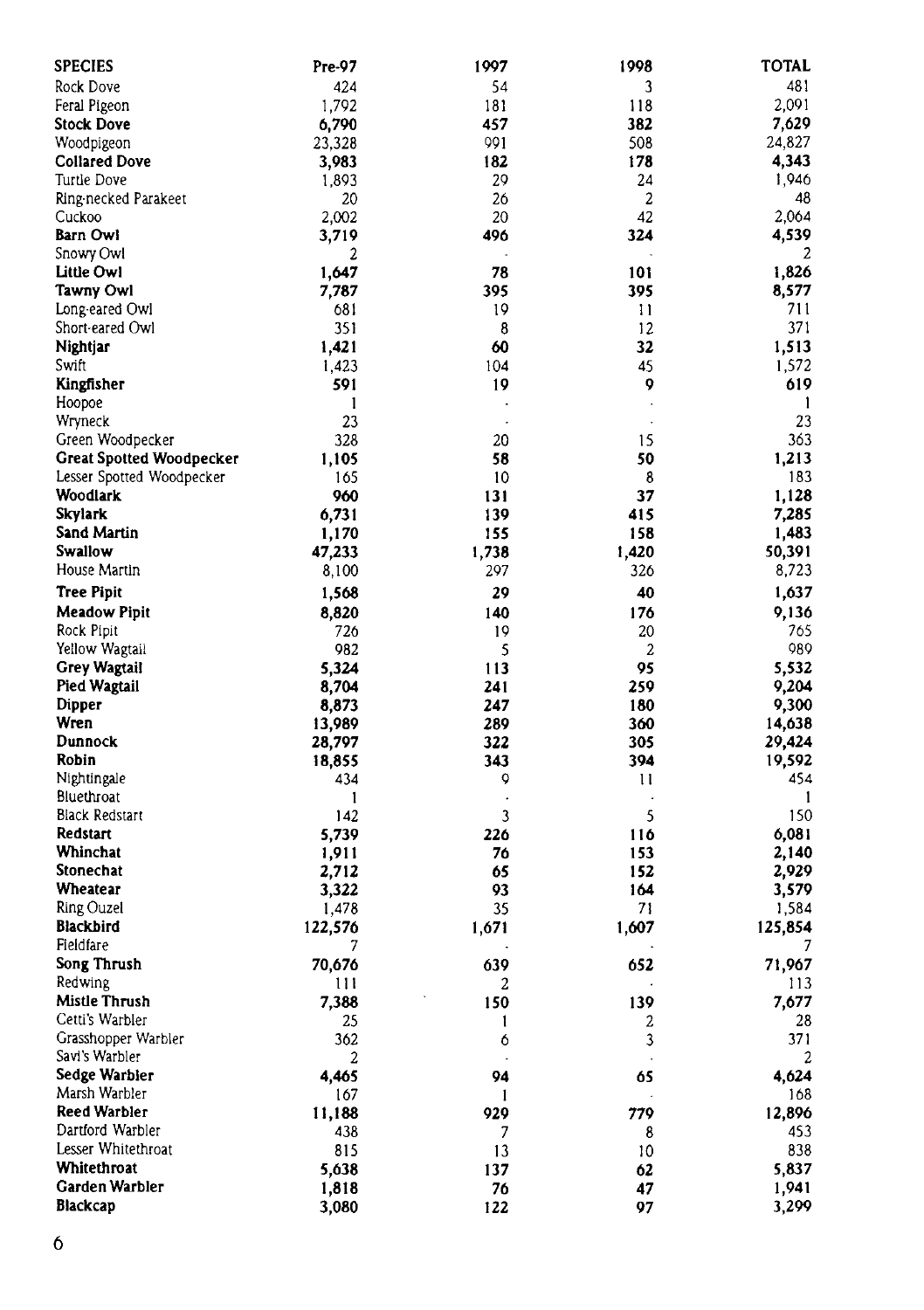| <b>SPECIES</b>            | Pre-97       | 1997   | 1998                 | <b>TOTAL</b> |
|---------------------------|--------------|--------|----------------------|--------------|
| Wood Warbler              | 2,303        | 32     | 20                   | 2,355        |
| Chiffchaff                | 2,502        | 176    | 160                  | 2,838        |
| Willow Warbler            | 11,789       | 263    | 188                  | 12,240       |
| Goldcrest                 | 766          | 15     | 4                    | 785          |
| Firecrest                 | 9            |        |                      | 9            |
| <b>Spotted Flycatcher</b> | 10,108       | 188    | 177                  | 10,473       |
| Pied Flycatcher           | 33,325       | 1,479  | 1,470                | 36,274       |
| Bearded Tit               | 79           | 9      | 4                    | 92           |
| Long-tailed Tit           | 4,863        | 240    | 220                  | 5,323        |
| <b>Marsh Tit</b>          | 1,280        | 35     | 42                   | 1,357        |
| Willow Tit                | 428          | 14     | 12                   | 454          |
| Crested Tit               | 339          | 25     | 25                   | 389          |
| Coal Tit                  | 4,801        | 137    | 122                  | 5,060        |
| <b>Blue Tit</b>           | 74,851       | 4,543  | 3,926                | 83,320       |
| <b>Great Tit</b>          | 46,829       | 2,694  | 2,643                | 52,166       |
| Nuthatch                  | 2,936        | 102    | 158                  | 3.196        |
| Treecreeper               | 2,234        | 74     | 54                   | 2,362        |
| Short-toed Treecreeper    | 1            |        |                      | $\mathbf{1}$ |
| Golden Oriole             | 41           |        |                      | 41           |
| Red-backed Shrike         | 256          |        |                      | 256          |
| Jay                       | 1.435        | 29     | 40                   | 1,504        |
| Magpie                    | 6,989        | 269    | 234                  | 7.492        |
| Chough                    | 616          | 17     | 19                   | 652          |
| Jackdaw                   | 6,111        | 282    | 329                  | 6,722        |
| Rook                      | 10,402       | 1,139  | 1,267                | 12,808       |
| <b>Carrion Crow</b>       | 6,697        | 245    | 218                  | 7,160        |
| Hooded Crow               | 1,072        | 14     | 12                   | 1,098        |
| Raven                     | 3,031        | 115    | 116                  | 3,262        |
| <b>Starling</b>           | 14,266       | 543    | 345                  | 15,154       |
| House Sparrow             | 11,795       | 468    | 173                  | 12,436       |
| Tree Sparrow              | 15,435       | 447    | 487                  | 16,369       |
| Chaffinch                 | 20,562       | 582    | 310                  | 21,454       |
| <b>Brambling</b>          | 2            |        |                      | 2            |
| Serin                     | $\mathbf{1}$ |        |                      | $\mathbf{1}$ |
| Greenfinch                | 13,272       | 244    | 169                  | 13,685       |
| Goldfinch                 | 2,982        | 71     | 34                   | 3,087        |
| Siskin                    | 75           | 1      | 5                    | 81           |
| Linnet                    | 26,261       | 562    | 189                  | 27,012       |
| Twite                     | 851          | 2      | 1                    | 854          |
| Redpoll                   | 1,300        | 2      | 4                    | 1,306        |
| Common Crossbill          | 150          |        | 3                    | 153          |
| Parrot Crossbill          | 4            |        | $\ddot{\phantom{0}}$ | 4            |
| Scarlet Rosefinch         | 1            |        |                      | 1            |
| Bullfinch                 | 5,237        | 155    | 48                   | 5,440        |
| Hawfinch                  | 174          | 12     | 1                    | 187          |
| Snow Bunting              | 193          |        | Q                    | 202          |
| Yellowhammer              | 6,694        | 317    | 120                  | 7,131        |
| Cirl Bunting              | 253          | 2      |                      | 255          |
| Reed Bunting              | 7,590        | 85     | 78                   | 7,753        |
| Corn Bunting              | 806          | 59     | 32                   | 897          |
| <b>GRAND TOTAL</b>        | 1,053,179    | 41,509 | 35,222               | 1,129,910    |

NB A few records for some wildfowl species may relate to feral birds (eg Whooper Swan, Greylag Goose and Mallard).

Species highlighted in bold are those used within the BTO's Integrated Population Monitoring programme.

The totals for pre-1997 and 1997 have changed since those printed in Nest Record News No. 14 due to the addition of cards received at the BTO after March 1998